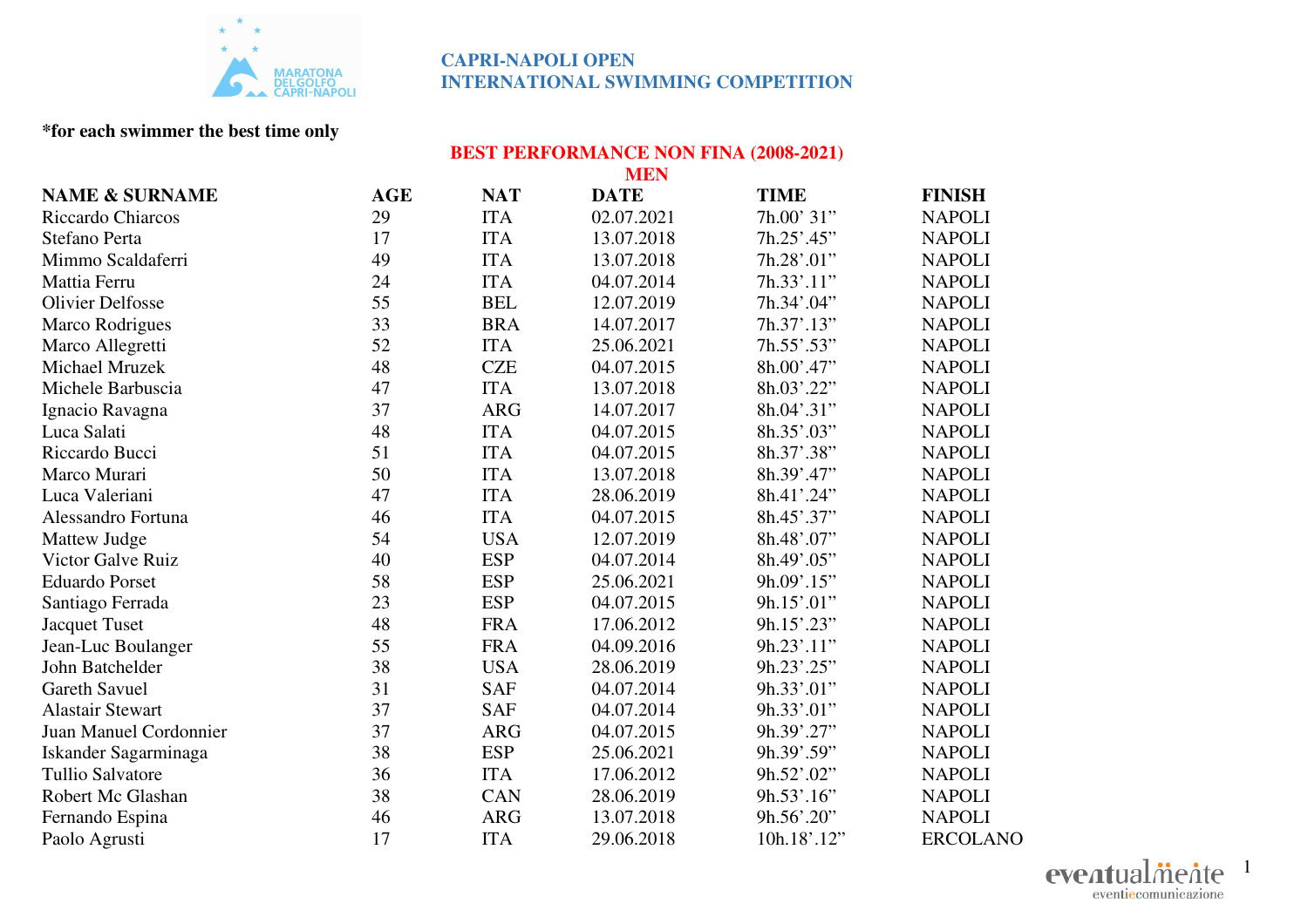

| AA VALINTIVAT VLI              |            |            |              |                            |                 |
|--------------------------------|------------|------------|--------------|----------------------------|-----------------|
| Salvatore Cimmino              | 44         | <b>ITA</b> | 05.07.2008   | 10h.22.28"                 | <b>NAPOLI</b>   |
| Juan Fernando Urrutia Valencia | 37         | <b>MEX</b> | 06.08.2014   | $10h.50'$ .00"             | <b>NAPOLI</b>   |
| Josè Alberto Urrutia Valencia  | 46         | <b>MEX</b> | 06.08.2014   | 10h.50' .00''              | <b>NAPOLI</b>   |
| Vitor Gadelha                  | 20         | <b>BRA</b> | 30.06.2017   | 11h.00'.00"                | <b>BAIA</b>     |
|                                |            |            | <b>WOMEN</b> |                            |                 |
| <b>NAME &amp; SURNAME</b>      | <b>AGE</b> | <b>NAT</b> | <b>DATE</b>  | <b>TIME</b>                | <b>FINISH</b>   |
| Andrea De La Hera              | 28         | <b>ESP</b> | 25.06.2021   | 7h.55' .53"                | <b>NAPOLI</b>   |
| Laura Volpi                    | 47         | <b>ITA</b> | 11.09.2020   | 8h.07'.24"                 | <b>NAPOLI</b>   |
| Lori King                      | 43         | <b>USA</b> | 12.07.2019   | $8h.09'$ .10"              | <b>NAPOLI</b>   |
| Margarita LLorens              | 50         | <b>ESP</b> | 12.07.2019   | 8h.28' .05"                | <b>NAPOLI</b>   |
| Gaia Naldini                   | 48         | <b>ITA</b> | 19.09.2018   | 8h.59' .20''               | <b>NAPOLI</b>   |
| Lisa De Laurentis              | 36         | <b>AUS</b> | 14.07.2017   | 9h.03' .41'                | <b>NAPOLI</b>   |
| Laura Vaca                     | 61         | <b>MEX</b> | 13.09.2014   | 9h.34' .23''               | <b>NAPOLI</b>   |
| Fabia Maramotti                | 22         | <b>ITA</b> | 29.06.2018   | 9h.47' .30''               | <b>ERCOLANO</b> |
| Daniela Sabatini               | 48         | <b>ITA</b> | 14.07.2017   | $9h.47^{\circ}.57^{\circ}$ | <b>NAPOLI</b>   |
| Patricia Franca Farias         | 35         | <b>BRA</b> | 30.06.2017   | $11h.00'$ .00"             | <b>BAIA</b>     |
|                                |            |            |              |                            |                 |

#### **DUOs**

| <b>NAMES &amp; SURNAMES</b>            | TOT. AGE | <b>GENDER</b> | <b>NAT</b>     | <b>DATE</b> | <b>TIME</b>          | <b>FINISH</b> |
|----------------------------------------|----------|---------------|----------------|-------------|----------------------|---------------|
| Alexis D'Esposito - Catalin Cosma      | 68       | $M+M$         | <b>ITA-ROM</b> | 28-06.2019  | $7h.25'$ :45"        | <b>NAPOLI</b> |
| Ciro Cerqua - Daniela Calvino          | 89       | $M+F$         | <b>ITA</b>     | 04.07.2014  | 7h.47' .32"          | <b>NAPOLI</b> |
| Giuseppe Di Mase - Ivano Vano          | 56       | $M+M$         | <b>ITA</b>     | 11.09.2020  | 8h.09' .08"          | <b>NAPOLI</b> |
| Massimiliano - M. Vittoria Santopietro | 64       | $M+F$         | <b>ITA</b>     | 28.06.2019  | 8h.42'.15"           | <b>NAPOLI</b> |
| Federico Scola - Francesca Proietti    | 76       | $M+F$         | <b>ITA</b>     | 28.06.2019  | $10h.02$ '.05"       | <b>NAPOLI</b> |
| Allan Hamish – Alexander Kit           | 60       | $M+M$         | <b>GBR</b>     | 04.07.2013  | 10h.39' .00''        | <b>NAPOLI</b> |
| Alexandre Kirilos - Carlos Lorga       | 90       | $M+M$         | <b>BRA</b>     | 08.07.2016  | $10h.48^{\circ}.54"$ | <b>BAIA</b>   |
| Pia Astone - Silvia Canazza            | 101      | $F + F$       | <b>ITA</b>     | 08.07.2016  | $10h.56'$ .10"       | <b>BAIA</b>   |
| Samuel + Martin Smoothy                | 73       | $M+M$         | <b>AUS</b>     | 08.07.2016  | 10h.58' .01"         | <b>BAIA</b>   |

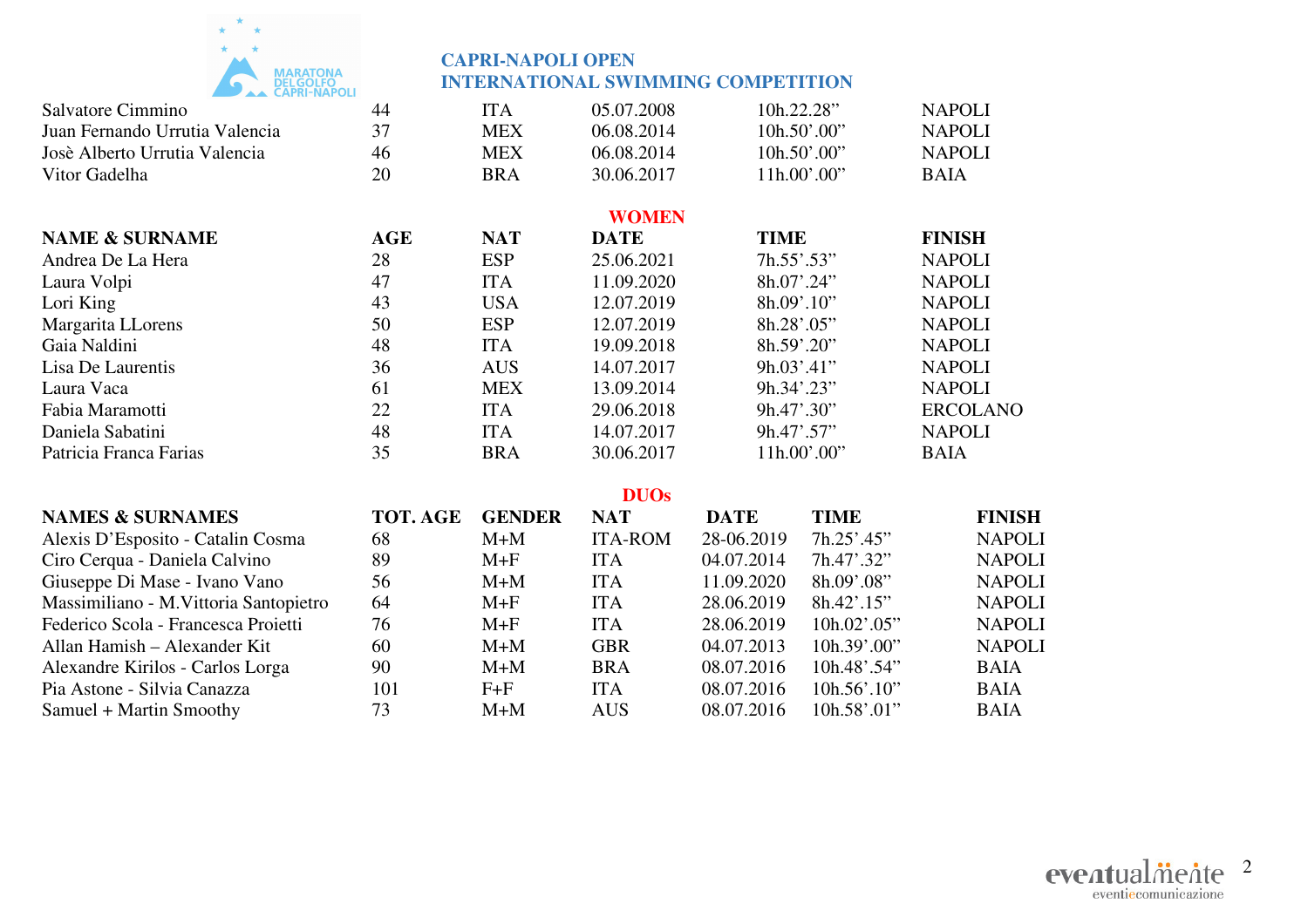

## **RELAYS**

| <b>3 SWIMMERS</b>             |                |          |               |             |               |                 |
|-------------------------------|----------------|----------|---------------|-------------|---------------|-----------------|
| <b>TEAM</b>                   | <b>NAT</b>     | TOT. AGE | <b>GENDER</b> | <b>DATE</b> | <b>TIME</b>   | <b>FINISH</b>   |
| Neptune Club                  | <b>ITA/FRA</b> | 102      | $\mathbf{M}$  | 04.07.2015  | 8h.10'.13"    | <b>NAPOLI</b>   |
| Orsi Polari                   | <b>AUS/GBR</b> | 122      | M             | 12.07.2019  | $9h.00'$ .46" | <b>NAPOLI</b>   |
| 2 ponti                       | <b>ITA</b>     | 155      | $\mathbf{M}$  | 09.07.2021  | 9h.35'.17"    | <b>NAPOLI</b>   |
| <b>4 SWIMMERS</b>             |                |          |               |             |               |                 |
| <b>TEAM</b>                   | <b>NAT</b>     | TOT. AGE | <b>GENDER</b> | <b>DATE</b> | <b>TIME</b>   | <b>FINISH</b>   |
| Club Nuoto Milano             | <b>ITA</b>     | 202      | M             | 12.07.2019  | 6h.56'.29"    | <b>NAPOLI</b>   |
| Bergamo Swim Team             | <b>ITA</b>     | 162      | M             | 14.07.2017  | 7h.15' .13"   | <b>NAPOLI</b>   |
| Allucinati                    | <b>ITA</b>     | 183      | $3M + F$      | 04.07.2015  | 7h.40'.22"    | <b>NAPOLI</b>   |
| Alcobendas                    | <b>ESP</b>     | 173      | $3M + F$      | 04.07.2014  | 7h.58'.12"    | <b>NAPOLI</b>   |
| CC Aniene                     | <b>ITA</b>     | 200      | M             | 09.07.2021  | 8h.06'.13"    | <b>NAPOLI</b>   |
| <b>Milano Nuoto Master</b>    | <b>ITA</b>     | 184      | M             | 14.07.2017  | 8h.09'.34"    | <b>NAPOLI</b>   |
| Smoothy's                     | <b>AUS</b>     | 112      | $3M + F$      | 29.06.2018  | 8h.24'.01"    | <b>ERCOLANO</b> |
| Swimming Luxembourg           | <b>ITA/LUX</b> | 164      | M             | 27.06.2013  | 8h.55'.37"    | <b>NAPOLI</b>   |
| A Colpi di rematine           | <b>ITA</b>     | 156      | $3M + F$      | 09.07.2021  | 9h.33'.01"    | <b>NAPOLI</b>   |
| Niat 2.0                      | <b>ITA</b>     | 204      | $3M + F$      | 28.06.2019  | 9h.48'.26"    | <b>NAPOLI</b>   |
| My Swim                       | <b>RUS</b>     | 157      | M             | 08.07.2016  | 10h.12'.22"   | <b>BAIA</b>     |
| W I Briganti del sud          | <b>ITA</b>     | 158      | $3M + F$      | 17.06.2012  |               | <b>NAPOLI</b>   |
| <b>5 SWIMMERS</b>             |                |          |               |             |               |                 |
| <b>TEAM</b>                   | <b>NAT</b>     | TOT. AGE | <b>GENDER</b> | <b>DATE</b> | <b>TIME</b>   | <b>FINISH</b>   |
| Special Team                  | <b>ITA</b>     | 86       | $4M + F$      | 14.07.2017  | 6h.13'.39"    | <b>NAPOLI</b>   |
| Sporting Club Salerno         | <b>ITA</b>     | 99       | M             | 28.06.2019  | 6h.26'.30"    | <b>NAPOLI</b>   |
| Capitoni Coraggiosi           | <b>ITA</b>     | 236      | M             | 14.07.2017  | 7h.18'.59"    | <b>NAPOLI</b>   |
| Vis Sauro Nuoto Pesaro        | <b>ITA</b>     | 70       | M             | 29.06.2018  | 7h.21'.03"    | <b>NAPOLI</b>   |
| <b>FINP</b>                   | <b>ITA</b>     | 217      | M             | 04.07.2014  | 7h.51'.22"    | <b>NAPOLI</b>   |
| Attraversatori di Pozzanghere | <b>ITA</b>     | 234      | M             | 28.06.2019  | 7h.52'.24"    | <b>NAPOLI</b>   |
| FINP Campania                 | <b>ITA</b>     | 210      | M             | 28.06.2019  | 8h.26'.20"    | <b>NAPOLI</b>   |

TMA ITA 108 M 13.07.2018 8h.53'.01" NAPOLI

Nadir ITA 266 M 04.07.2015 9h.15'.13" NAPOLI

3 eventiecomunicazione

**NAPOLI** 

**NAPOLI**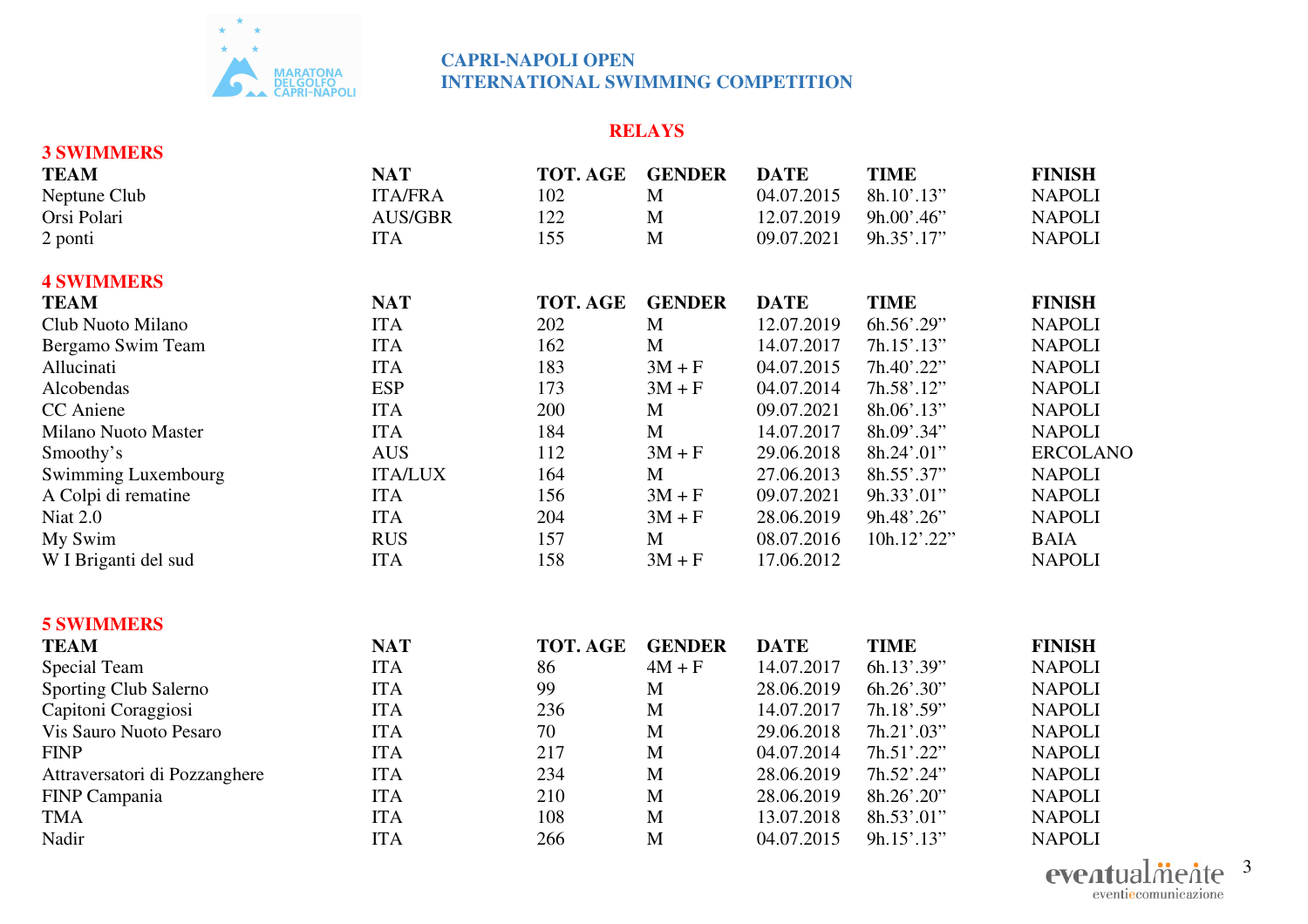

| Vis Sauro Nuoto Pesaro                 | <b>ITA</b>          | 73       | $\boldsymbol{\mathrm{F}}$ | 30.06.2017  | 9h.27'.12"  | <b>BAIA</b>     |
|----------------------------------------|---------------------|----------|---------------------------|-------------|-------------|-----------------|
| <b>Conero Wellness</b>                 | <b>ITA</b>          | 91       | M                         | 08.07.2016  | 9h.28'.35"  | <b>BAIA</b>     |
| <b>6 SWIMMERS</b>                      |                     |          |                           |             |             |                 |
| <b>TEAM</b>                            | <b>NAT</b>          | TOT. AGE | <b>GENDER</b>             | <b>DATE</b> | <b>TIME</b> | <b>FINISH</b>   |
| Circolo Canottieri Na                  | <b>ITA</b>          | 207      | $\mathbf{M}$              | 12.07.2019  | 6h.49'.02"  | <b>NAPOLI</b>   |
| Thebris PG                             | <b>ITA</b>          | 104      | $3M + 3F$                 | 11.09.2020  | 6h.58'.30"  | <b>NAPOLI</b>   |
| RomAniene, IdeaspoortGenova, Posillipo |                     |          |                           |             |             |                 |
| Napoli per Franco Garipoli             | <b>ITA</b>          | 349      | M                         | 02.07.2021  | 6h.59' 58"  | <b>NAPOLI</b>   |
| CN Posillipo                           | <b>ITA</b>          | 319      | M                         | 12.07.2019  | 7h.00'.23"  | <b>NAPOLI</b>   |
| Caravaggio Sporting                    | <b>ITA</b>          | 295      | $\mathbf M$               | 12.07.2019  | 7h.05'.20"  | <b>NAPOLI</b>   |
| Sorrento Infinity                      | <b>ITA</b>          | 253      | $5M + F$                  | 11.09.2020  | 7h.16'.36"  | <b>NAPOLI</b>   |
| <b>CN Posillipo</b>                    | <b>ITA</b>          | 341      | M                         | 11.09.2020  | 7h.17'.11"  | <b>NAPOLI</b>   |
| Hong Kong beachwaperpolo               | ITA/BEL/GER/HKG/USA | 270      | $\mathbf M$               | 13.07.2018  | 7h.34'.37"  | <b>NAPOLI</b>   |
| Fantastici 6                           | <b>ITA</b>          | 306      | $4M + 2F$                 | 12.07.2019  | 7h.36'.31"  | <b>NAPOLI</b>   |
| I Kaimani del molosiglio               | <b>ITA</b>          | 285      | M                         | 13.07.2018  | 7h.44'.00"  | <b>NAPOLI</b>   |
| Fiassari                               | <b>ITA</b>          | 239      | M                         | 29.06.2018  | 7h.58'.34"  | <b>ERCOLANO</b> |
| Gli Speciali                           | <b>ITA</b>          | 300      | M                         | 02.07.2021  | 8h.07'.48"  | <b>NAPOLI</b>   |
| Squali-ficati                          | <b>ITA</b>          | 256      | $4M + 2F$                 | 28.06.2019  | 8h.09'.02"  | <b>NAPOLI</b>   |
| Penisola Sorrentina                    | <b>ITA</b>          | 235      | M                         | 27.06.2013  | 8h.10'.26"  | <b>NAPOLI</b>   |
| Old friends                            | <b>ITA</b>          | 227      | $\mathbf M$               | 25.06.2021  | 8h.11'.42"  | <b>NAPOLI</b>   |
| Abracua Celeste                        | <b>ARG</b>          | 257      | $4M + 2F$                 | 12.07.2019  | 8h.19'.18"  | <b>NAPOLI</b>   |
| Sporting Club Napoli                   | <b>ITA</b>          | 220      | M                         | 04.07.2014  | 8h.20'.01"  | <b>NAPOLI</b>   |
| Abracua BlancoCeleste                  | <b>ARG</b>          | 289      | $4M + 2F$                 | 28.06.2019  | 8h.20'.55"  | <b>NAPOLI</b>   |
| Abracua Blanco                         | <b>ARG</b>          | 330      | $3M + 3F$                 | 12.07.2019  | 8h.21'.00"  | <b>NAPOLI</b>   |
| <b>CN Posillipo</b>                    | <b>ITA</b>          | 332      | M                         | 29.06.2018  | 8h.22'.15"  | <b>ERCOLANO</b> |
| Swjmmeakà                              | <b>ITA</b>          | 330      | $4M + 2F$                 | 29.06.2018  | 8h.22'.15"  | <b>ERCOLANO</b> |
| Lady Antonella                         | <b>ITA</b>          | 225      | M                         | 25.06.2021  | 8h.23'.48"  | <b>NAPOLI</b>   |
| Fantamaster                            | <b>ITA</b>          | 261      | $3M + 3M$                 | 02.07.2021  | 8h.29'.40"  | <b>NAPOLI</b>   |
| <b>Team Arienzo</b>                    | <b>ITA</b>          | 310      | M                         | 14.07.2017  | 8h.33'.38"  | <b>NAPOLI</b>   |
| Fuori Rotta Firenze                    | <b>ITA</b>          | 332      | $\mathbf M$               | 12.07.2019  | 8h.36'.50"  | <b>NAPOLI</b>   |
| New Swim Napoli                        | <b>ITA</b>          | 164      | M                         | 09.07.2021  | 8h.47'.22"  | <b>NAPOLI</b>   |
| Fly on the water                       | <b>ITA</b>          | 245      | M                         | 04.07.2014  | 8h.49'.43"  | <b>NAPOLI</b>   |
| Team acque libere                      | <b>ITA</b>          | 220      | $2M + 4F$                 | 04.07.2014  | 9h.09'.22"  | <b>NAPOLI</b>   |
| <b>CN Posillipo</b>                    | <b>ITA</b>          | 286      | $M + 5F$                  | 28.06.2019  | 9h.12'.14"  | <b>NAPOLI</b>   |

4